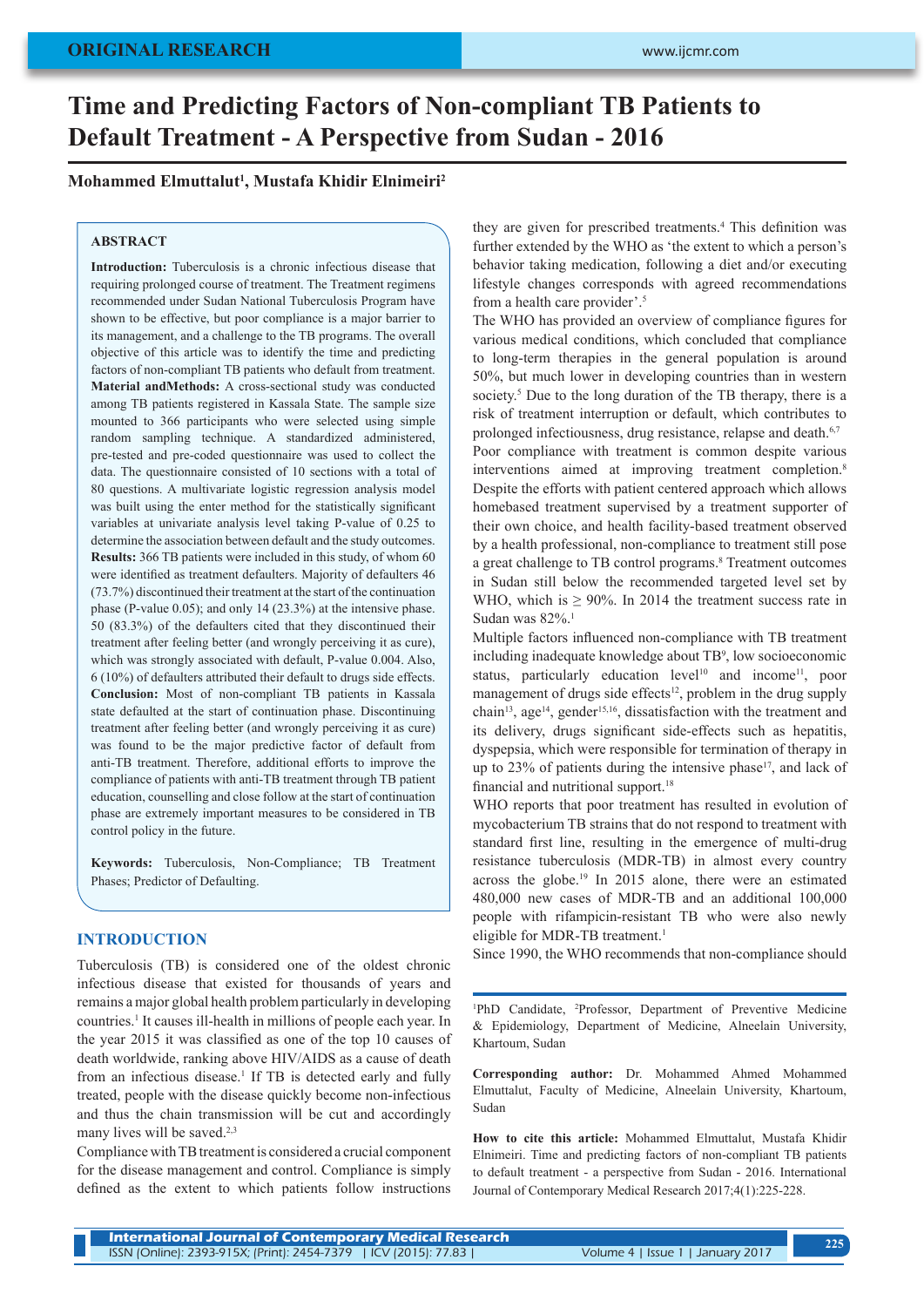not exceed 5%.20 In 1994, WHO has recommended Direct Observed Treatment Strategy (DOTS) to enhance compliance with TB treatment. DOTS has been introduced in TB control programs in many countries with varying degrees of success.21,22 The adoption of this strategy has been associated with reduced rate of treatment failure, relapse and drug resistance, but its impact in reducing TB incidence has been limited by noncompliance to DOTS.23 In some countries where DOTS has not been fully implemented non-compliance to self-administered TB treatment is common and has been identified as an important reason for failure of treatment.<sup>24</sup>

Time of default from TB treatment differ from country to country. Previous studies had suggested that in some countries majority of non-compliant default in intensive phase,<sup>25,26</sup> and some others suggested that majority default in continuation phase.14,27-29 To my best knowledge, in Sudan, no specific study has been conducted to investigate the time at which noncompliant TB patients tend to default and by which factors possibly being predicted. This study aimed at identifying time and predicting factors of tuberculosis treatment default in Sudan, particularly eastern part. The results of this study might enhance the efforts exerted by the National TB Control Program in developing measures to address the barriers to treatment adherence in future.

## **MATERIAL AND METHODS**

The study design was a cross-sectional study with total number of participants mounted to 366 TB patients, registered in Kassala State during 2015 to 2016. The state lies in eastern part of Sudan, and includes 11 localities. A standardized administered pre-tested, pre-coded questionnaire was used to collect the data.

## **STATISTICAL ANALYSIS**

Epi-info statistical package software was used to estimate the minimum required sample size with confidence interval level of 95%, at the power of 80%, p-value less than 0.05, and odds ratio 1.5. Data analysis was conducted using SPSS version 19.0. A multivariate logistic regression analysis model was used taking P-value of 0.25 at the univariate level as a cutoff point for inclusion in the main effect logistic regression model as proposed by senior statisticians.<sup>30</sup> The logistic regression model used to calculate adjusted odds ratio.

## **RESULTS**

Majority of default occurs among the age group 30 to 59 years. Majority of defaulters were male (76.7%). 75% of defaulters live in rural areas. Illiteracy is predominant among defaulters (46.7%). 98.3% of defaulters have no regular income. 84.7% have no enough income and sometime or always in debt  $(table-1)$ .

Majority of non-compliant TB patients defaulted at the start of continuation phase (77%) (figure-1).

The most common reason for default (83.3%) is stopping treatment after feeling improved (wrongly perceiving it as cure) and 10% attributed their default to drugs side effects (figure-2). On univariate analysis, defaulting at the start of continuation phase (timing) was significant ( $OR = 8.01$ , 95% CI: 4.9 to 13.6, P-value 0.05). On multivariate analysis, stopping treatment after feeling better was the strongest predictor of the default (OR 5.278, 95% CI: 3.981 to 9.36 and P-value 0.004).

| <b>Characteristics</b> |                                                             | <b>Default</b>   |                     | Compliant                 |                   |
|------------------------|-------------------------------------------------------------|------------------|---------------------|---------------------------|-------------------|
|                        |                                                             | No.              | $\frac{6}{9}$       | No.                       | $\%$              |
| Gender                 | Male                                                        | 46               | 76.7                | 209                       | 68.3              |
|                        | Female                                                      | 14               | 23.3                | 97                        | 31.7              |
|                        | Total                                                       | 60               | 100                 | 306                       | 100               |
| Residence              | Urban                                                       | 10               | 16.7                | 108                       | 36.1              |
|                        | Peri-urban                                                  | 5                | 8.3                 | 29                        | 9.7               |
|                        | Rural                                                       | 45               | 75.0                | 162                       | 54.2              |
|                        | Total                                                       | $\overline{60}$  | 100                 | 306                       | 100               |
| Age in years           | $10 - 20$                                                   | $\overline{4}$   | 6.7                 | 50                        | 16.3              |
|                        | 21-29                                                       | $\overline{4}$   | 6.7                 | 47                        | 15.4              |
|                        | 30-39                                                       | 15               | 25.0                | 69                        | 22.5              |
|                        | 40-49                                                       | 16               | 26.7                | 55                        | 18.0              |
|                        | 50-59                                                       | 14               | 23.3                | 37                        | 12.1              |
|                        | $60+$                                                       | 7                | 11.7                | 48                        | 15.7              |
|                        | Total                                                       | 60               | 100                 | 306                       | 100               |
| Educational            | Illiterate                                                  | 28               | 46.7                | 112                       | $\overline{37.1}$ |
| level                  | Khalwah                                                     | 9                | 15.0                | 75                        | 24.8              |
|                        | <b>Basic</b>                                                | 18               | 30.0                | 94                        | 31.1              |
|                        | Secondary                                                   | 5                | 8.3                 | 18                        | 6.0               |
|                        | University &                                                | $\theta$         | 0.0                 | 3                         | 1.0               |
|                        | above                                                       |                  |                     |                           |                   |
|                        | Total                                                       | 60               | 100                 | 306                       | 100               |
| Current                | Not working                                                 | $\overline{0}$   | 0.0                 | 3                         | 1.0               |
| occupation             | Employee                                                    | $\boldsymbol{0}$ | 0.0                 | $\mathbf{1}$              | 0.3               |
|                        | Skilled Laborer                                             | 1                | 1.7                 | 3                         | 1.0               |
|                        | Unskilled                                                   | 23               | 38.3                | 23                        | 8.0               |
|                        | laborer                                                     |                  |                     |                           |                   |
|                        | Professional                                                | $\mathbf{0}$     | 0.0                 | 3                         | 1.0               |
|                        | Pensioned                                                   | $\overline{0}$   | 0.0                 | $\overline{\overline{3}}$ | 1.0               |
|                        | Merchant                                                    | $\overline{0}$   | 0.0                 | $\overline{2}$            | .7                |
|                        | Unemployed                                                  | 13               | 21.7                | 36                        | 12.6              |
|                        | Housewife                                                   | 12               | 20.0                | 69                        | 24.1              |
|                        | Casual work                                                 | 8                | 13.3                | 56                        | 19.6              |
|                        | Student                                                     | 1                | 1.7                 | 22                        | 7.7               |
|                        | Shepherd/                                                   | 1                | 1.7                 | 33                        | 11.5              |
|                        | Farmer                                                      |                  |                     |                           |                   |
|                        | Other                                                       | 1                | 1.7                 | 32                        | 11.2              |
|                        | Total                                                       | 60               | 100%                | 306                       | 100%              |
| Income                 | No                                                          | 59               | $98.\overline{3\%}$ | 264                       | $91.7\%$          |
| regularity             | Yes                                                         | 1                | 1.7%                | 24                        | 8.3%              |
|                        | Total                                                       | 60               | 100                 | 288                       | 100%              |
| Income                 | Enough, plus                                                | $\boldsymbol{0}$ | 0.0                 | $\overline{4}$            | 1.7               |
| amount                 | saving                                                      |                  |                     |                           |                   |
|                        | Enough, no                                                  | 9                | 15.3                | 15                        | 6.3               |
|                        | saving                                                      |                  |                     |                           |                   |
|                        | Sometimes in                                                | 22               | 37.3                | 91                        | 38.1              |
|                        | debt                                                        |                  |                     |                           |                   |
|                        | Always in debt<br>Total                                     | 28<br>59         | 47.5<br>100         | 129<br>239                | 54.0<br>100       |
|                        | Table-1: Background characteristics of the study population |                  |                     |                           |                   |

#### **DISCUSSION**

Tuberculosis is a chronic infection that is cured by taking several antibiotics for a long period of time. Compliance is an integral part of treatment success. Some patients fail to complete treatment due to multiple factors, including lack of awareness about TB and its treatment and low socio-economic status.

In this study, majority of defaulters 45 (75%) are from the age group 30 to 59 years and live in rural areas. This findings is tallying with results from studies conducted in India in 2015.<sup>14,31</sup>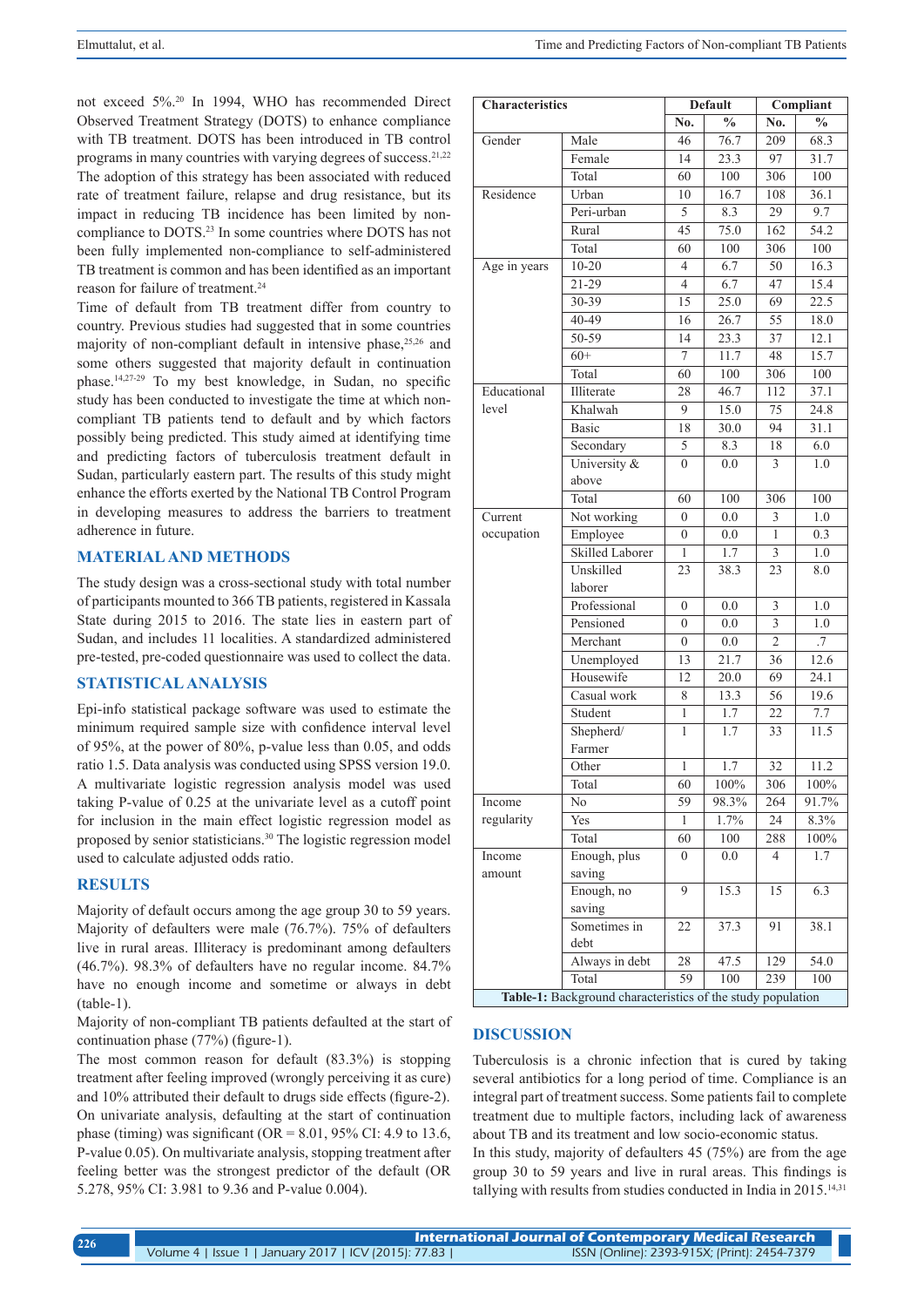Probably this might be due to the fact that older generations were less educated compared to the younger ones. TB patients living in rural areas are probably less educated, and have lower income sources than those living in urban areas. Also, majority of the defaulters were males. This might be due to the fact that females, particularly those living in rural areas (who were predominant in this study) have less opportunities to seek and access health facilities, to pursue and complete their education, and less opportunities to find a job that satisfy their financial needs. These findings were tallying with many studies, including one reported 66% of defaulter were male and another one reported 75.6% of defaulter were male.15,16

Majority of non-compliants default at the start of continuation phase. Probably this might be attributed to the fact that TB patients at this point of time do feel improved and free of symptoms, so they wrongly perceived they are free of the disease and no need to continue taking more drugs which might come up with adverse effects on them. Similar finding was observed in many studies conducted during the year 1994 to 2015. In Ethiopia; in the year 1994 Demissie and Kebede, reported that most of the defaults occurred in the 3rd and 4th months of treatment<sup>27</sup>, and in 2002 Tekle, Mariam DH and Ali A observed that majority of defaults (81%) occurred during the continuation phase.28 Similar finding was also observed in study conducted in Ghana, 2005, by Dodor and Afenyadu, who found the mean defaulting moment was 3.4 months.<sup>29</sup> Also, similar finding was observed in study conducted in India, 2015 by Gorityala and colleagues; in which majority of default events were found to occur during early continuation phase.<sup>14</sup>

In this study feeling better after treatment (and wrongly



**Figure-1:** Percentage of default at intensive and continuation phase.

perceiving it as cure) was the main reason for non-compliance and most significant predictor of it at the start of the continuation phase. TB patients often feel improved after starting treatment, and some of them wrongly perceive it as cure and discontinue their treatment. This might be due to the lack of knowledge and awareness about the disease, its treatment and the unfavorable consequences of non-compliance with the treatment. The predominant illiteracy and low socio-economic status among non-compliant TB patients in Kassala state, would definitely have its shadow on this type of behavior. So, the doctors would be unable to convey adequate information to the TB patients to increase their awareness and understanding about the disease and treatment. Education is a key factor in communicating health information to TB patient. People with low level of education are more unlikely to understand the details of health information. Similar finding has been observed in many studies as cause for non-compliance.<sup>27,32-33</sup>

It is known that early default during treatment is likely to lead to adverse outcomes like treatment failure, death and anti-TB drug resistance. So, the early on intervention, at the start of TB case diagnosis will be helpful in mitigating default. Such patients should be given sufficient explanation of their disease, the treatment requirements, the likely side effects to be encountered when using anti-TB drugs and the risk of not complying with the treatment. In the absence of TB patient education and counselling, patients may mistake the feeling of improvement to cure, thus discontinued TB medication early.

### **CONCLUSION**

This study revealed that most non-compliant TB patients in Kassala State default at the start of continuation phase, and as well majority of them discontinue treatment after feeling better (and wrongly perceiving it as cure). Therefore, additional efforts to improve the compliance of patients with anti-TB treatment through close follow up, TB patient education, counselling, home visit and a better management in accordance with patient's specific age group might be an important measures to be considered in TB control program in the future. TB patient education to raise the knowledge and awareness about TB and its treatment should be well emphasized early on at the time of diagnosis and maintained well all through the treatment course. The key for the success of these measures, is the proper and effective training of TB patients' caregivers working in all TB treatment centers in Kassala State. More resources need to be